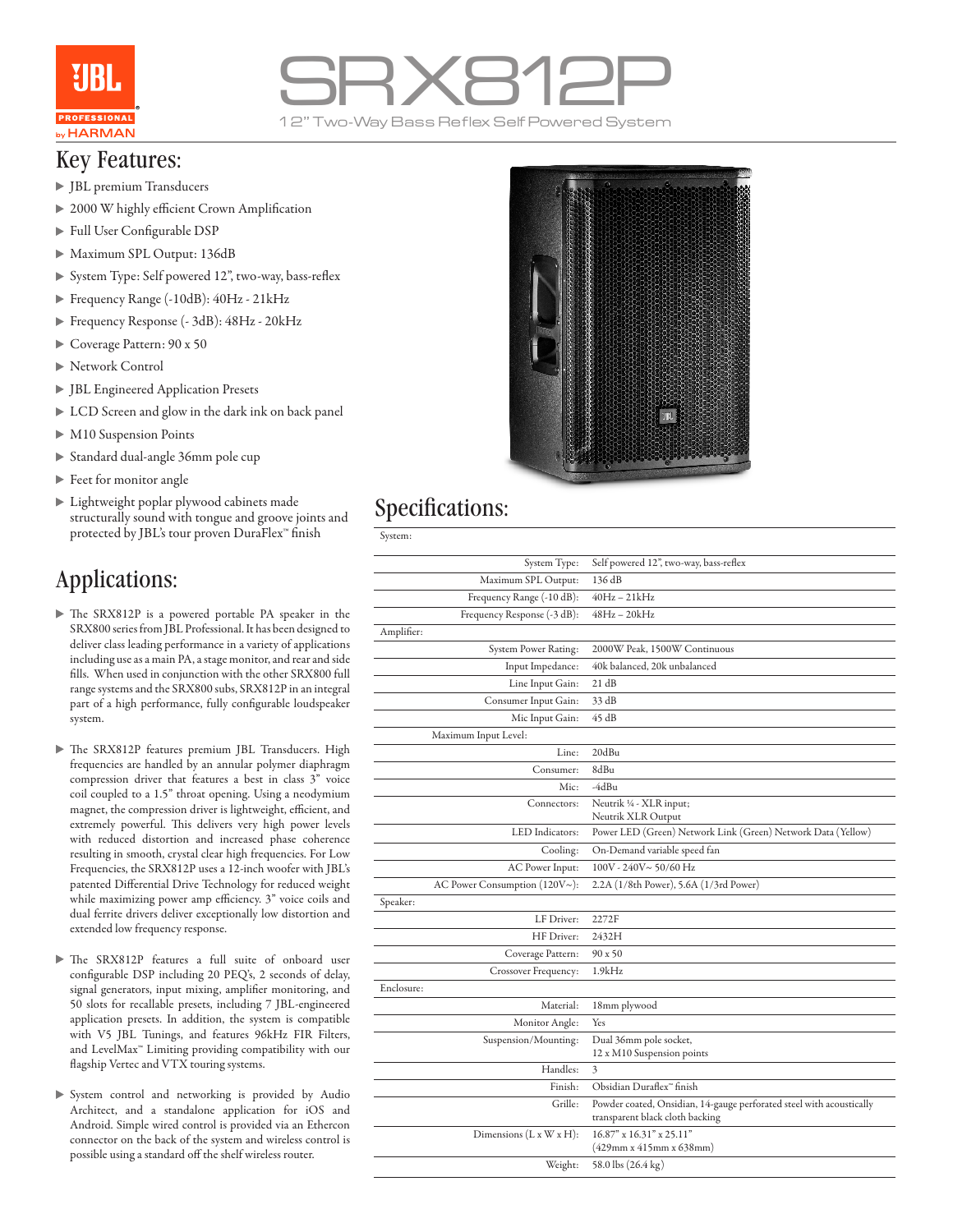### Frequency Response (Main Tuning) Frequency Response (Monitor)







## Sub/Satellite Presets



\*The Cardioid Preset is always selected only on the rear-facing box. The two front facing boxes should be set to your selected crossover frequency, eg. 60Hz or 80Hz.



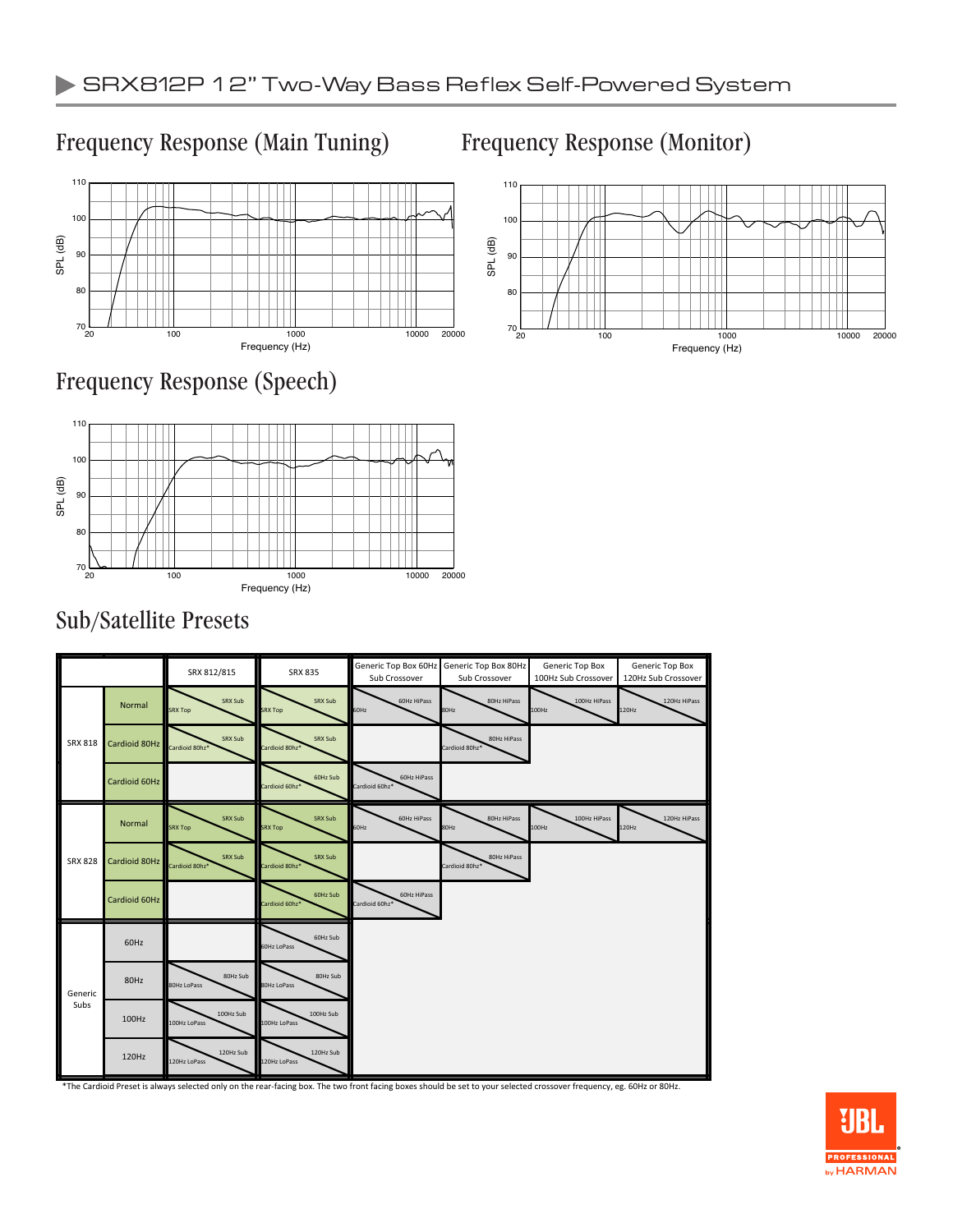# Block Diagram: